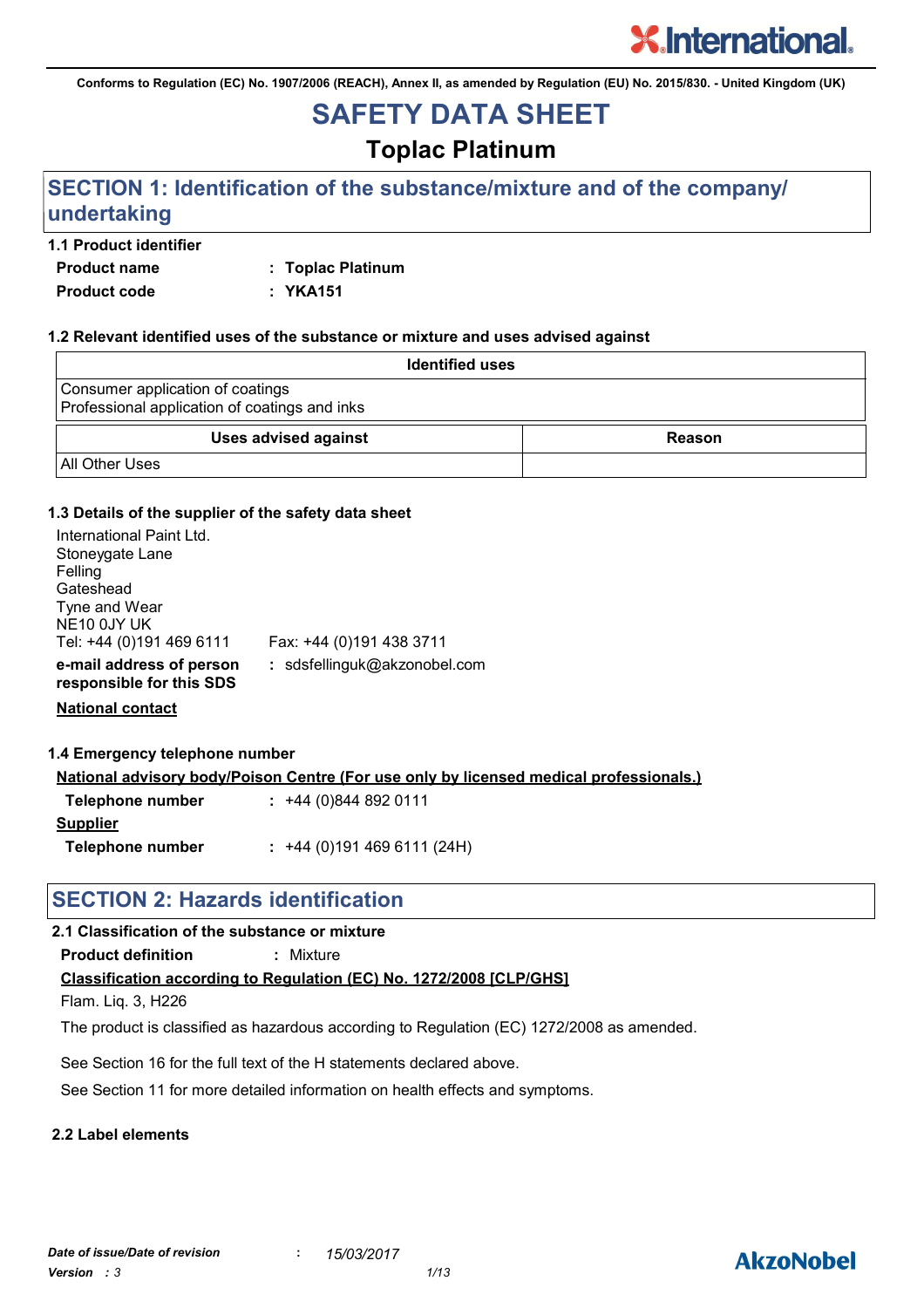## **SECTION 2: Hazards identification**

| <b>Hazard pictograms</b>                                                                                                                                 |                                                                                                                                                          |
|----------------------------------------------------------------------------------------------------------------------------------------------------------|----------------------------------------------------------------------------------------------------------------------------------------------------------|
| <b>Signal word</b>                                                                                                                                       | Warning<br>÷.                                                                                                                                            |
| <b>Hazard statements</b>                                                                                                                                 | : Flammable liquid and vapour.                                                                                                                           |
| <b>Precautionary statements</b>                                                                                                                          |                                                                                                                                                          |
|                                                                                                                                                          | Read label before use. Keep out of reach of children. If medical advice is needed,<br>have product container or label at hand.                           |
| <b>Prevention</b>                                                                                                                                        | : Wear protective gloves. Wear eye or face protection. Keep away from heat, hot<br>surfaces, sparks, open flames and other ignition sources. No smoking. |
| <b>Response</b>                                                                                                                                          | : IF ON SKIN (or hair): Take off immediately all contaminated clothing. Rinse skin<br>with water or shower.                                              |
| <b>Storage</b>                                                                                                                                           | : Keep cool.                                                                                                                                             |
| <b>Disposal</b>                                                                                                                                          | Dispose of contents and container in accordance with all local, regional, national<br>and international regulations.                                     |
| <b>Supplemental label</b><br>elements                                                                                                                    | : Contains 2-butanone oxime. May produce an allergic reaction. Repeated exposure<br>may cause skin dryness or cracking.                                  |
|                                                                                                                                                          | Wear appropriate respirator when ventilation is inadequate.                                                                                              |
| <b>Annex XVII - Restrictions</b><br>on the manufacture,<br>placing on the market and<br>use of certain dangerous<br>substances, mixtures and<br>articles | : Not applicable.                                                                                                                                        |

| 2.3 Other hazards            |               |  |
|------------------------------|---------------|--|
| Other hazards which do       | : None known. |  |
| not result in classification |               |  |

### **SECTION 3: Composition/information on ingredients**

**3.2 Mixtures :** Mixture

| <b>Product/ingredient</b><br>name          | <b>Identifiers</b>                                                                      | $%$ by<br>weight | <b>Classification</b><br><b>Regulation (EC) No.</b><br>1272/2008 [CLP]        | <b>Nota</b><br>(s) | <b>Type</b> |
|--------------------------------------------|-----------------------------------------------------------------------------------------|------------------|-------------------------------------------------------------------------------|--------------------|-------------|
| Naphtha (petroleum),<br>hydrotreated heavy | REACH#:<br>l01-2119486659-16<br>EC: 265-150-3<br>CAS: 64742-48-9<br>Index: 649-327-00-6 | ≥25 - ≤50        | Asp. Tox. 1, H304<br><b>EUH066</b>                                            | P                  | [1] [2]     |
| 2-ethylhexanoic acid,<br>zirconium salt    | IREACH #:<br>01-2119979088-21<br>EC: 245-018-1<br>CAS: 22464-99-9                       | ≤1               | Repr. 2, H361fd (Fertility and<br>Unborn child) (oral)                        |                    | [1] [2]     |
| 2-butanone oxime                           | IREACH #:<br>01-2119539477-28<br>EC: 202-496-6<br>CAS: 96-29-7<br>Index: 616-014-00-0   | $≤0.3$           | Acute Tox. 4, H312<br>Eye Dam. 1, H318<br>Skin Sens. 1, H317<br>Carc. 2, H351 |                    | $[1]$       |
| Date of issue/Date of revision             | 15/03/2017                                                                              |                  |                                                                               | <b>Almablahal</b>  |             |

*Version : 3 2/13*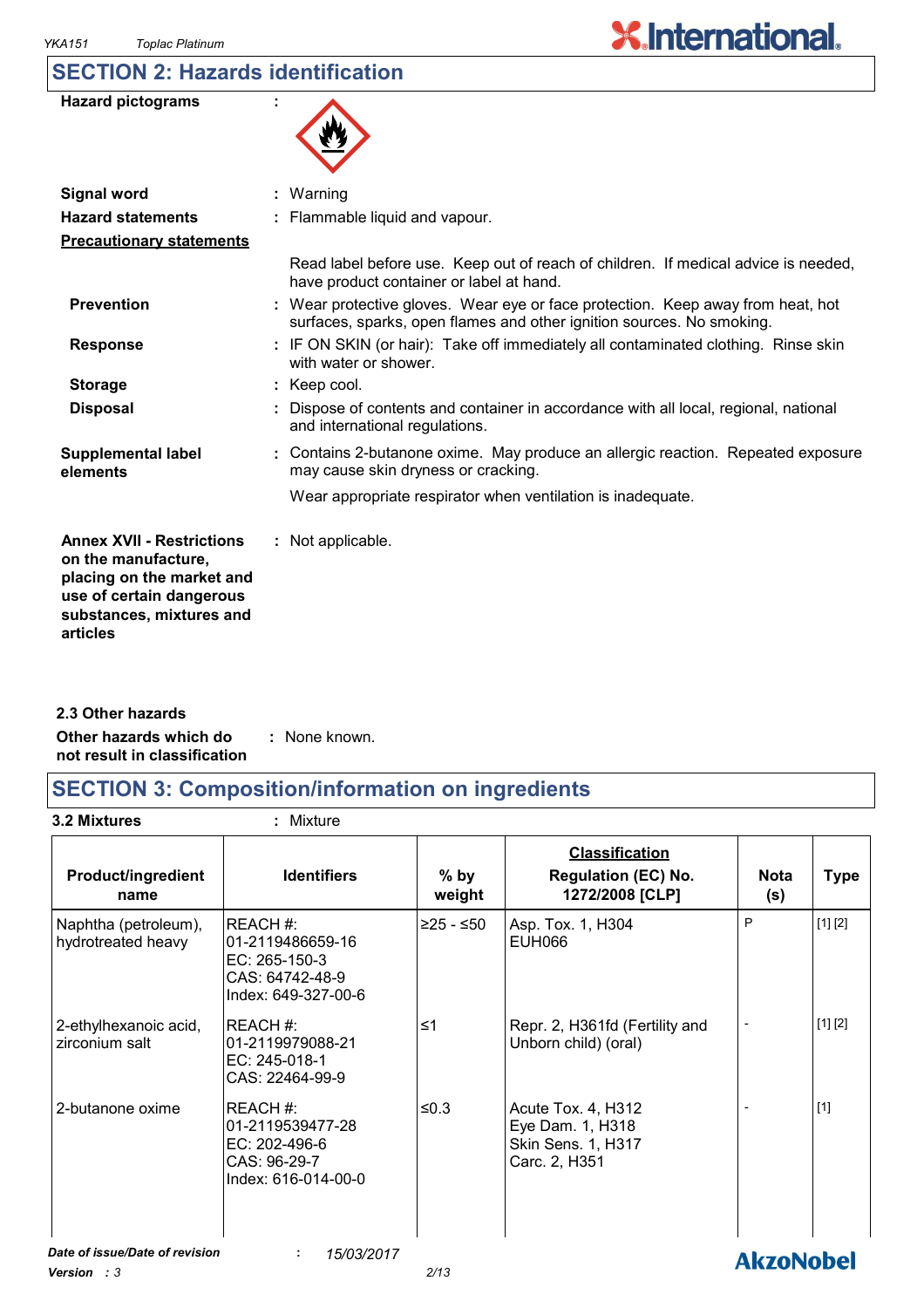### **SECTION 3: Composition/information on ingredients**

|  | See Section 16 for the |  |
|--|------------------------|--|
|  | full text of the H     |  |
|  | statements declared    |  |
|  | above.                 |  |
|  |                        |  |

There are no additional ingredients present which, within the current knowledge of the supplier and in the concentrations applicable, are classified as hazardous to health or the environment, are PBTs or vPvBs or have been assigned a workplace exposure limit and hence require reporting in this section.

Type

[1] Substance classified with a health or environmental hazard

[2] Substance with a workplace exposure limit

[3] Substance meets the criteria for PBT according to Regulation (EC) No. 1907/2006, Annex XIII

[4] Substance meets the criteria for vPvB according to Regulation (EC) No. 1907/2006, Annex XIII

[5] Substance of equivalent concern

Occupational exposure limits, if available, are listed in Section 8.

| <b>Nota</b> |
|-------------|
| (s)         |

**X.International.** 

**SECTION 4: First aid measures**

### **4.1 Description of first aid measures**

| General                           | : In all cases of doubt, or when symptoms persist, seek medical attention. Never give<br>anything by mouth to an unconscious person. If unconscious, place in recovery<br>position and seek medical advice. |
|-----------------------------------|-------------------------------------------------------------------------------------------------------------------------------------------------------------------------------------------------------------|
| Eye contact                       | : Remove contact lenses, irrigate copiously with clean, fresh water, holding the<br>eyelids apart for at least 10 minutes and seek immediate medical advice.                                                |
| <b>Inhalation</b>                 | : Remove to fresh air. Keep person warm and at rest. If not breathing, if breathing is<br>irregular or if respiratory arrest occurs, provide artificial respiration or oxygen by<br>trained personnel.      |
| <b>Skin contact</b>               | : Remove contaminated clothing and shoes. Wash skin thoroughly with soap and<br>water or use recognised skin cleanser. Do NOT use solvents or thinners.                                                     |
| Ingestion                         | : If swallowed, seek medical advice immediately and show the container or label.<br>Keep person warm and at rest. Do NOT induce vomiting.                                                                   |
| <b>Protection of first-aiders</b> | : No action shall be taken involving any personal risk or without suitable training. It<br>may be dangerous to the person providing aid to give mouth-to-mouth resuscitation.                               |

#### **4.2 Most important symptoms and effects, both acute and delayed**

| Potential acute health effects |                                                                                                                                            |
|--------------------------------|--------------------------------------------------------------------------------------------------------------------------------------------|
| Eye contact                    | : No known significant effects or critical hazards.                                                                                        |
| <b>Inhalation</b>              | : No known significant effects or critical hazards.                                                                                        |
| <b>Skin contact</b>            | : Defatting to the skin. May cause skin dryness and irritation.                                                                            |
| Ingestion                      | : No known significant effects or critical hazards.                                                                                        |
| Over-exposure signs/symptoms   |                                                                                                                                            |
| Eye contact                    | : No specific data.                                                                                                                        |
| <b>Inhalation</b>              | : Adverse symptoms may include the following:<br>headache<br>drowsiness/fatigue<br>dizziness/vertigo<br>muscle weakness<br>unconsciousness |
| <b>Skin contact</b>            | : Adverse symptoms may include the following:<br>irritation<br>dryness<br>cracking                                                         |
| Ingestion                      | : No specific data.                                                                                                                        |

#### **4.3 Indication of any immediate medical attention and special treatment needed**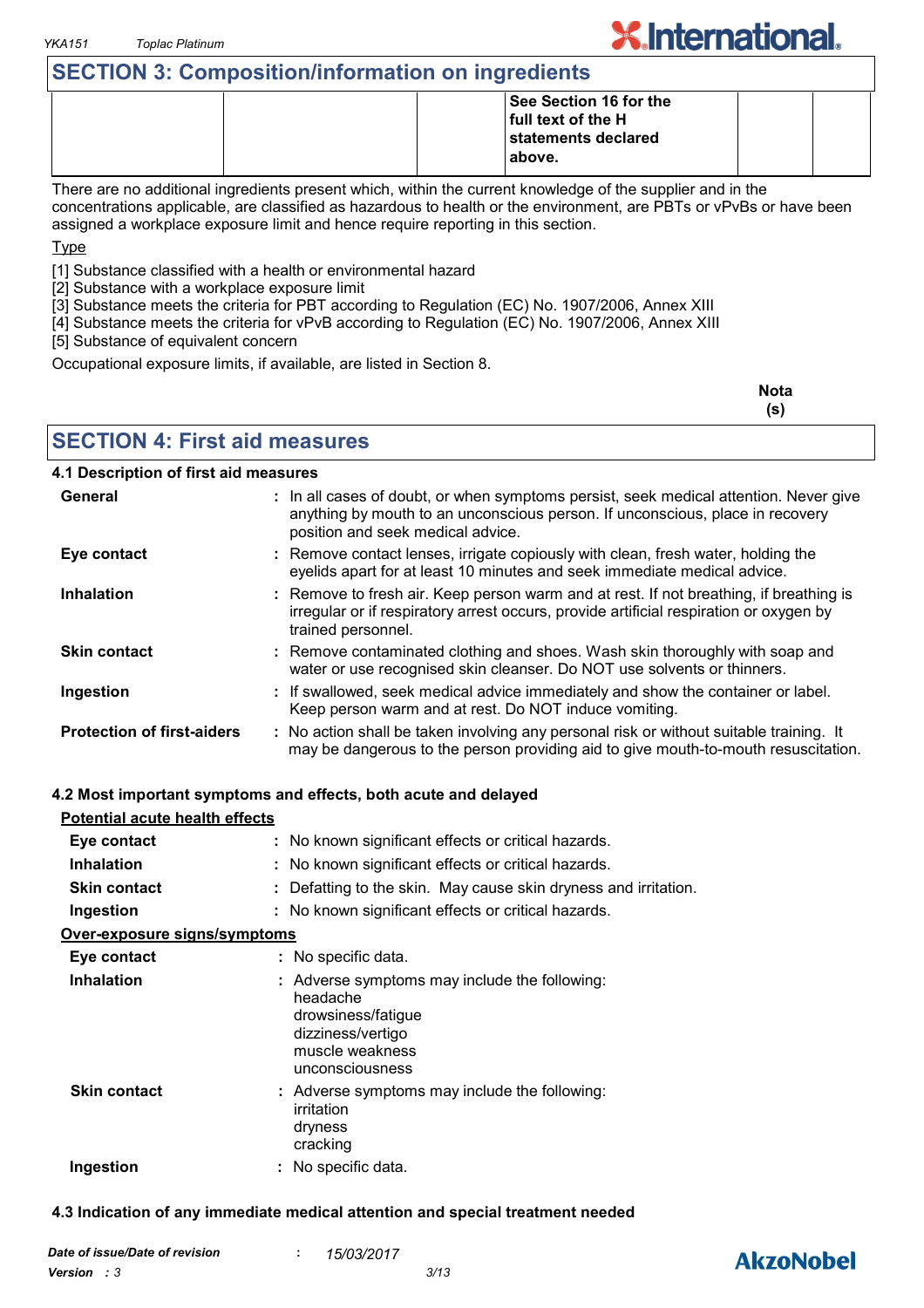### **SECTION 4: First aid measures**

| Notes to physician                                       | : Treat symptomatically. Contact poison treatment specialist immediately if large<br>quantities have been ingested or inhaled.                                                                                                                                                                                                                                      |
|----------------------------------------------------------|---------------------------------------------------------------------------------------------------------------------------------------------------------------------------------------------------------------------------------------------------------------------------------------------------------------------------------------------------------------------|
| <b>Specific treatments</b>                               | : No specific treatment.                                                                                                                                                                                                                                                                                                                                            |
| <b>SECTION 5: Firefighting measures</b>                  |                                                                                                                                                                                                                                                                                                                                                                     |
| 5.1 Extinguishing media                                  |                                                                                                                                                                                                                                                                                                                                                                     |
| <b>Suitable extinguishing</b><br>media                   | : Use dry chemical, $CO2$ , water spray (fog) or foam.                                                                                                                                                                                                                                                                                                              |
| Unsuitable extinguishing<br>media                        | : Do not use water jet.                                                                                                                                                                                                                                                                                                                                             |
|                                                          | 5.2 Special hazards arising from the substance or mixture                                                                                                                                                                                                                                                                                                           |
| Hazards from the<br>substance or mixture                 | : Flammable liquid and vapour. In a fire or if heated, a pressure increase will occur<br>and the container may burst, with the risk of a subsequent explosion. Runoff to<br>sewer may create fire or explosion hazard.                                                                                                                                              |
| <b>Hazardous thermal</b><br>decomposition products       | Decomposition products may include the following materials:<br>carbon dioxide<br>carbon monoxide<br>metal oxide/oxides                                                                                                                                                                                                                                              |
| 5.3 Advice for firefighters                              |                                                                                                                                                                                                                                                                                                                                                                     |
| <b>Special protective actions</b><br>for fire-fighters   | : Promptly isolate the scene by removing all persons from the vicinity of the incident if<br>there is a fire. No action shall be taken involving any personal risk or without<br>suitable training. Move containers from fire area if this can be done without risk.<br>Use water spray to keep fire-exposed containers cool.                                       |
| <b>Special protective</b><br>equipment for fire-fighters | Fire-fighters should wear appropriate protective equipment and self-contained<br>breathing apparatus (SCBA) with a full face-piece operated in positive pressure<br>mode. Clothing for fire-fighters (including helmets, protective boots and gloves)<br>conforming to European standard EN 469 will provide a basic level of protection for<br>chemical incidents. |

### **SECTION 6: Accidental release measures**

|                                                          | 6.1 Personal precautions, protective equipment and emergency procedures                                                                                                                                                                                                                                                                                                                                                                                                                        |  |
|----------------------------------------------------------|------------------------------------------------------------------------------------------------------------------------------------------------------------------------------------------------------------------------------------------------------------------------------------------------------------------------------------------------------------------------------------------------------------------------------------------------------------------------------------------------|--|
| For non-emergency<br>personnel                           | : No action shall be taken involving any personal risk or without suitable training.<br>Evacuate surrounding areas. Keep unnecessary and unprotected personnel from<br>entering. Do not touch or walk through spilt material. Shut off all ignition sources.<br>No flares, smoking or flames in hazard area. Avoid breathing vapour or mist.<br>Provide adequate ventilation. Wear appropriate respirator when ventilation is<br>inadequate. Put on appropriate personal protective equipment. |  |
| For emergency responders                                 | : If specialised clothing is required to deal with the spillage, take note of any<br>information in Section 8 on suitable and unsuitable materials. See also the<br>information in "For non-emergency personnel".                                                                                                                                                                                                                                                                              |  |
| 6.2 Environmental<br>precautions                         | : Avoid dispersal of spilt material and runoff and contact with soil, waterways, drains<br>and sewers. Inform the relevant authorities if the product has caused environmental<br>pollution (sewers, waterways, soil or air).                                                                                                                                                                                                                                                                  |  |
| 6.3 Methods and material for containment and cleaning up |                                                                                                                                                                                                                                                                                                                                                                                                                                                                                                |  |

Stop leak if without risk. Move containers from spill area. Use spark-proof tools and explosion-proof equipment. Dilute with water and mop up if water-soluble. Alternatively, or if water-insoluble, absorb with an inert dry material and place in an appropriate waste disposal container. Dispose of via a licensed waste disposal contractor. **Small spill :**

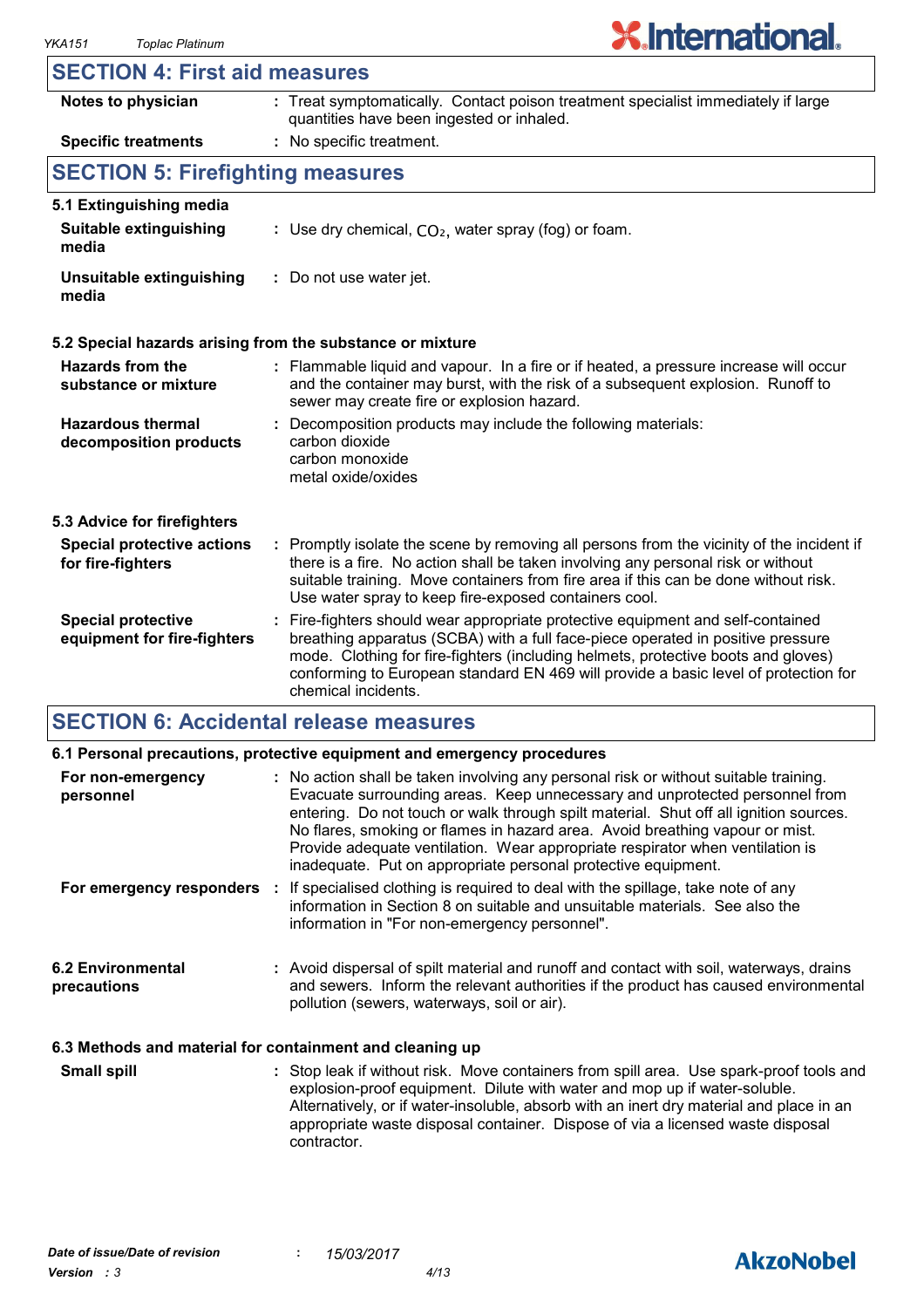### **SECTION 6: Accidental release measures**

| Large spill                        | : Stop leak if without risk. Move containers from spill area. Use spark-proof tools and<br>explosion-proof equipment. Approach the release from upwind. Prevent entry into<br>sewers, water courses, basements or confined areas. Wash spillages into an<br>effluent treatment plant or proceed as follows. Contain and collect spillage with non-<br>combustible, absorbent material e.g. sand, earth, vermiculite or diatomaceous earth<br>and place in container for disposal according to local regulations. Dispose of via a<br>licensed waste disposal contractor. Contaminated absorbent material may pose the<br>same hazard as the spilt product. |
|------------------------------------|------------------------------------------------------------------------------------------------------------------------------------------------------------------------------------------------------------------------------------------------------------------------------------------------------------------------------------------------------------------------------------------------------------------------------------------------------------------------------------------------------------------------------------------------------------------------------------------------------------------------------------------------------------|
| 6.4 Reference to other<br>sections | : See Section 1 for emergency contact information.<br>See Section 8 for information on appropriate personal protective equipment.<br>See Section 13 for additional waste treatment information.                                                                                                                                                                                                                                                                                                                                                                                                                                                            |

### **SECTION 7: Handling and storage**

The information in this section contains generic advice and guidance. The list of Identified Uses in Section 1 should be consulted for any available use-specific information provided in the Exposure Scenario(s).

#### **7.1 Precautions for safe handling**

| <b>Protective measures</b>                | : Put on appropriate personal protective equipment (see Section 8). Do not ingest.<br>Avoid contact with eyes, skin and clothing. Avoid breathing vapour or mist. Use<br>only with adequate ventilation. Wear appropriate respirator when ventilation is<br>inadequate. Do not enter storage areas and confined spaces unless adequately<br>ventilated. Keep in the original container or an approved alternative made from a<br>compatible material, kept tightly closed when not in use. Store and use away from<br>heat, sparks, open flame or any other ignition source. Use explosion-proof electrical<br>(ventilating, lighting and material handling) equipment. Use only non-sparking tools.<br>Take precautionary measures against electrostatic discharges. Empty containers<br>retain product residue and can be hazardous. Do not reuse container. |
|-------------------------------------------|----------------------------------------------------------------------------------------------------------------------------------------------------------------------------------------------------------------------------------------------------------------------------------------------------------------------------------------------------------------------------------------------------------------------------------------------------------------------------------------------------------------------------------------------------------------------------------------------------------------------------------------------------------------------------------------------------------------------------------------------------------------------------------------------------------------------------------------------------------------|
| Advice on general<br>occupational hygiene | : Eating, drinking and smoking should be prohibited in areas where this material is<br>handled, stored and processed. Workers should wash hands and face before<br>eating, drinking and smoking. Remove contaminated clothing and protective<br>equipment before entering eating areas. See also Section 8 for additional<br>information on hygiene measures.                                                                                                                                                                                                                                                                                                                                                                                                                                                                                                  |

#### **7.2 Conditions for safe storage, including any incompatibilities**

Store in accordance with local regulations. Store in a segregated and approved area. Store in original container protected from direct sunlight in a dry, cool and well-ventilated area, away from incompatible materials (see Section 10) and food and drink. Eliminate all ignition sources. Vapours are heavier than air and may spread along floors. Separate from oxidizing materials. Keep container tightly closed and sealed until ready for use. Containers that have been opened must be carefully resealed and kept upright to prevent leakage. Do not store in unlabelled containers. Use appropriate containment to avoid environmental contamination.

| 7.3 Specific end use(s)    |                  |
|----------------------------|------------------|
| <b>Recommendations</b>     | : Not available. |
| Industrial sector specific | : Not available. |
| solutions                  |                  |

### **SECTION 8: Exposure controls/personal protection**

The information in this section contains generic advice and guidance. Information is provided based on typical anticipated uses of the product. Additional measures might be required for bulk handling or other uses that could significantly increase worker exposure or environmental releases.

#### **8.1 Control parameters**

### **Occupational exposure limits**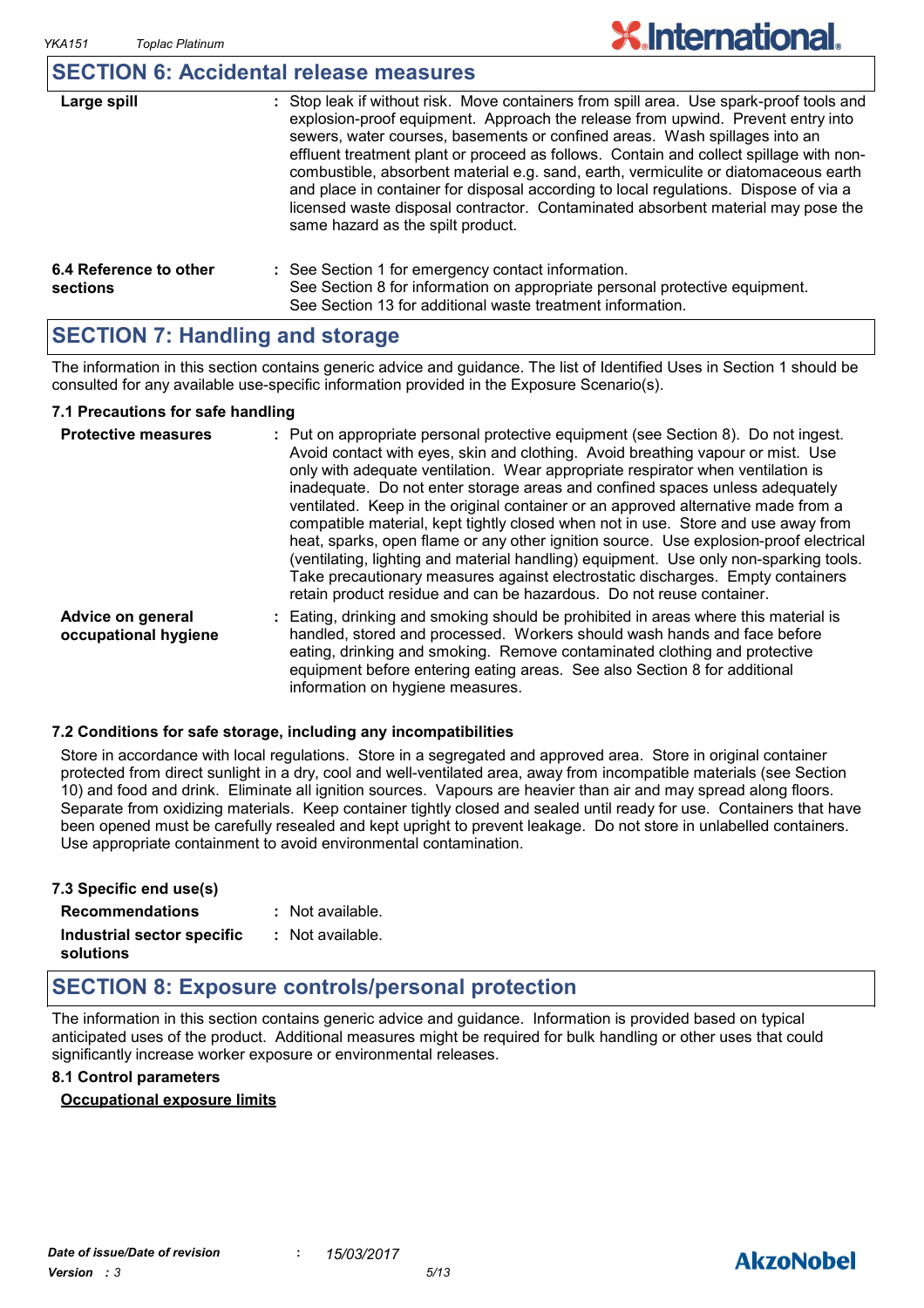## **X.International.**

### **SECTION 8: Exposure controls/personal protection**

| <b>Product/ingredient name</b>                           |               | <b>Exposure limit values</b>                                                                                                                                                                                                                                                                                                                                                                                                                                                                                                                                                                                                                                                                                                                                                                                                                                                                                                                                                                                                                                                                                                                                                              |  |  |
|----------------------------------------------------------|---------------|-------------------------------------------------------------------------------------------------------------------------------------------------------------------------------------------------------------------------------------------------------------------------------------------------------------------------------------------------------------------------------------------------------------------------------------------------------------------------------------------------------------------------------------------------------------------------------------------------------------------------------------------------------------------------------------------------------------------------------------------------------------------------------------------------------------------------------------------------------------------------------------------------------------------------------------------------------------------------------------------------------------------------------------------------------------------------------------------------------------------------------------------------------------------------------------------|--|--|
| Naphtha (petroleum), hydrotreated heavy                  |               | EU OEL (Europe).<br>TWA: 1200 mg/m <sup>3</sup> 8 hours.<br>TWA: 197 ppm 8 hours.                                                                                                                                                                                                                                                                                                                                                                                                                                                                                                                                                                                                                                                                                                                                                                                                                                                                                                                                                                                                                                                                                                         |  |  |
| 2-ethylhexanoic acid, zirconium salt                     |               | EH40/2005 WELs (United Kingdom (UK), 12/2011).<br>STEL: 10 mg/m <sup>3</sup> , (as Zr) 15 minutes.<br>TWA: $5 \text{ mg/m}^3$ , (as Zr) 8 hours.                                                                                                                                                                                                                                                                                                                                                                                                                                                                                                                                                                                                                                                                                                                                                                                                                                                                                                                                                                                                                                          |  |  |
| <b>Recommended monitoring</b><br>procedures<br>required. |               | If this product contains ingredients with exposure limits, personal, workplace<br>atmosphere or biological monitoring may be required to determine the effectiveness<br>of the ventilation or other control measures and/or the necessity to use respiratory<br>protective equipment. Reference should be made to monitoring standards, such as<br>the following: European Standard EN 689 (Workplace atmospheres - Guidance for<br>the assessment of exposure by inhalation to chemical agents for comparison with<br>limit values and measurement strategy) European Standard EN 14042 (Workplace<br>atmospheres - Guide for the application and use of procedures for the assessment<br>of exposure to chemical and biological agents) European Standard EN 482<br>(Workplace atmospheres - General requirements for the performance of procedures<br>for the measurement of chemical agents) Reference to national guidance<br>documents for methods for the determination of hazardous substances will also be                                                                                                                                                                       |  |  |
| <b>DNELs/DMELs</b><br>No DNELs/DMELs available.          |               |                                                                                                                                                                                                                                                                                                                                                                                                                                                                                                                                                                                                                                                                                                                                                                                                                                                                                                                                                                                                                                                                                                                                                                                           |  |  |
| <b>PNECs</b>                                             |               |                                                                                                                                                                                                                                                                                                                                                                                                                                                                                                                                                                                                                                                                                                                                                                                                                                                                                                                                                                                                                                                                                                                                                                                           |  |  |
| No PNECs available                                       |               |                                                                                                                                                                                                                                                                                                                                                                                                                                                                                                                                                                                                                                                                                                                                                                                                                                                                                                                                                                                                                                                                                                                                                                                           |  |  |
| 8.2 Exposure controls                                    |               |                                                                                                                                                                                                                                                                                                                                                                                                                                                                                                                                                                                                                                                                                                                                                                                                                                                                                                                                                                                                                                                                                                                                                                                           |  |  |
| Appropriate engineering<br>controls                      |               | : Use only with adequate ventilation. Use process enclosures, local exhaust<br>ventilation or other engineering controls to keep worker exposure to airborne<br>contaminants below any recommended or statutory limits. The engineering<br>controls also need to keep gas, vapour or dust concentrations below any lower<br>explosive limits. Use explosion-proof ventilation equipment.                                                                                                                                                                                                                                                                                                                                                                                                                                                                                                                                                                                                                                                                                                                                                                                                  |  |  |
| <b>Individual protection measures</b>                    |               |                                                                                                                                                                                                                                                                                                                                                                                                                                                                                                                                                                                                                                                                                                                                                                                                                                                                                                                                                                                                                                                                                                                                                                                           |  |  |
| <b>Hygiene measures</b>                                  |               | : Wash hands, forearms and face thoroughly after handling chemical products,<br>before eating, smoking and using the lavatory and at the end of the working period.<br>Appropriate techniques should be used to remove potentially contaminated clothing.<br>Wash contaminated clothing before reusing. Ensure that eyewash stations and<br>safety showers are close to the workstation location.                                                                                                                                                                                                                                                                                                                                                                                                                                                                                                                                                                                                                                                                                                                                                                                         |  |  |
| <b>Eye/face protection</b>                               | side-shields. | : Safety eyewear complying with an approved standard should be used when a risk<br>assessment indicates this is necessary to avoid exposure to liquid splashes, mists,<br>gases or dusts. If contact is possible, the following protection should be worn,<br>unless the assessment indicates a higher degree of protection: safety glasses with                                                                                                                                                                                                                                                                                                                                                                                                                                                                                                                                                                                                                                                                                                                                                                                                                                          |  |  |
| <b>Skin protection</b>                                   |               |                                                                                                                                                                                                                                                                                                                                                                                                                                                                                                                                                                                                                                                                                                                                                                                                                                                                                                                                                                                                                                                                                                                                                                                           |  |  |
| <b>Hand protection</b>                                   |               | : Use chemical resistant gloves classified under Standard EN 374: Protective gloves<br>against chemicals and micro-organisms. Recommended: Viton® or Nitrile<br>gloves. When prolonged or frequently repeated contact may occur, a glove with a<br>protection class of 6 (breakthrough time greater than 480 minutes according to EN<br>374) is recommended. When only brief contact is expected, a glove with a<br>protection class of 2 or higher (breakthrough time greater than 30 minutes<br>according to EN 374) is recommended. The user must check that the final choice<br>of type of glove selected for handling this product is the most appropriate and takes<br>into account the particular conditions of use, as included in the user's risk<br>assessment. NOTICE: The selection of a specific glove for a particular application<br>and duration of use in a workplace should also take into account all relevant<br>workplace factors such as, but not limited to: Other chemicals which may be<br>handled, physical requirements (cut/puncture protection, dexterity, thermal<br>protection), potential body reactions to glove materials, as well as the instructions/ |  |  |

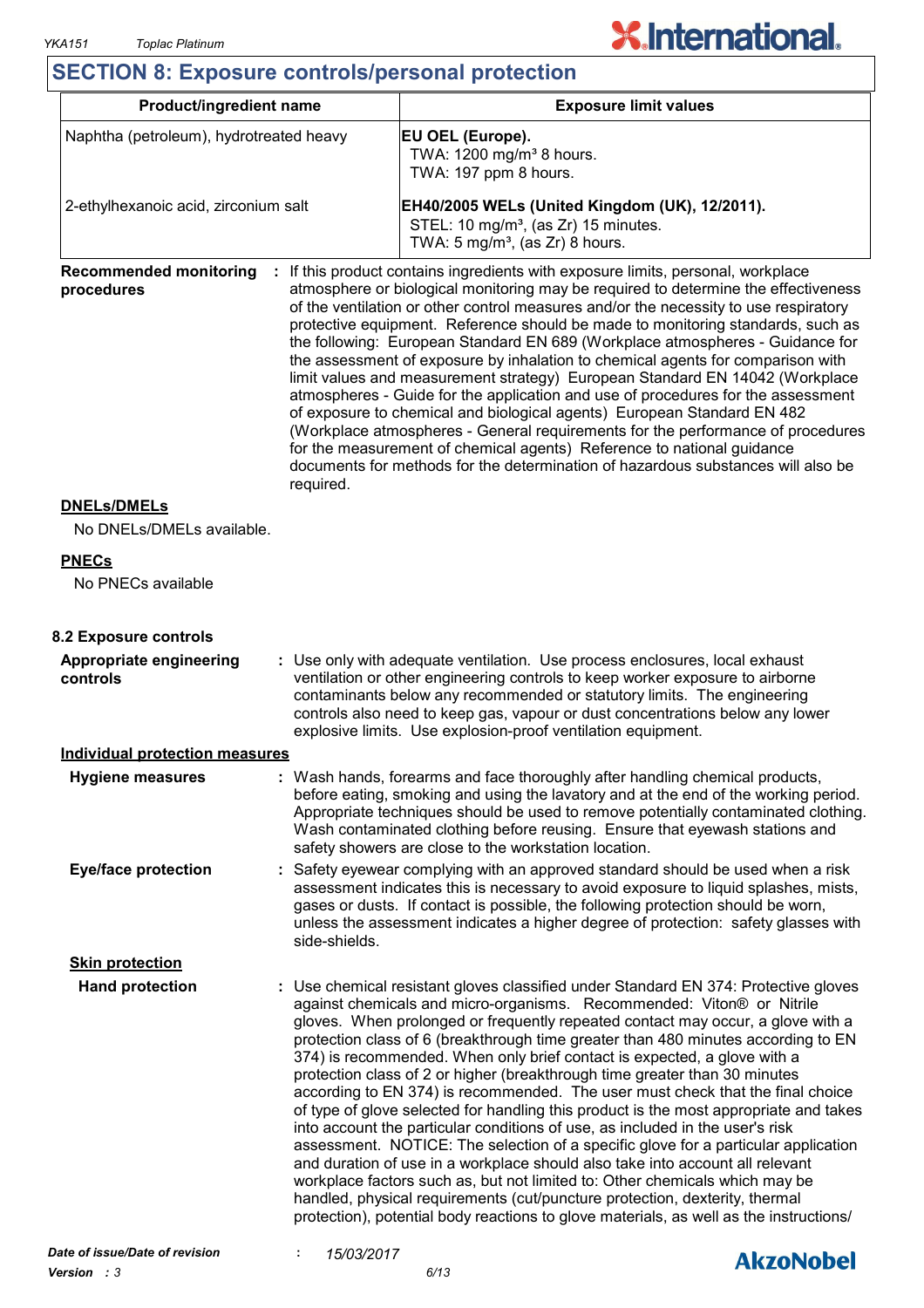**controls**

## **X.International.**

|                               | <b>SECTION 8: Exposure controls/personal protection</b>                                                                                                                                                                                                                                                                                                                                                                                                                                                                                              |
|-------------------------------|------------------------------------------------------------------------------------------------------------------------------------------------------------------------------------------------------------------------------------------------------------------------------------------------------------------------------------------------------------------------------------------------------------------------------------------------------------------------------------------------------------------------------------------------------|
|                               | specifications provided by the glove supplier. Barrier creams may help to protect<br>the exposed areas of the skin but should not be applied once exposure has<br>occurred.                                                                                                                                                                                                                                                                                                                                                                          |
| <b>Body protection</b>        | : Personal protective equipment for the body should be selected based on the task<br>being performed and the risks involved and should be approved by a specialist<br>before handling this product. When there is a risk of ignition from static electricity,<br>wear anti-static protective clothing. For the greatest protection from static<br>discharges, clothing should include anti-static overalls, boots and gloves. Refer to<br>European Standard EN 1149 for further information on material and design<br>requirements and test methods. |
| Other skin protection         | : Appropriate footwear and any additional skin protection measures should be<br>selected based on the task being performed and the risks involved and should be<br>approved by a specialist before handling this product.                                                                                                                                                                                                                                                                                                                            |
| <b>Respiratory protection</b> | : Use a properly fitted, air-purifying or air-fed respirator complying with an approved<br>standard if a risk assessment indicates this is necessary. Respirator selection<br>must be based on known or anticipated exposure levels, the hazards of the product<br>and the safe working limits of the selected respirator.                                                                                                                                                                                                                           |
| <b>Environmental exposure</b> | : Emissions from ventilation or work process equipment should be checked to                                                                                                                                                                                                                                                                                                                                                                                                                                                                          |

ensure they comply with the requirements of environmental protection legislation. In some cases, fume scrubbers, filters or engineering modifications to the process

equipment will be necessary to reduce emissions to acceptable levels.

### **SECTION 9: Physical and chemical properties**

#### Liquid. **: Appearance** Lowest known value: 155 to 217°C (311 to 422.6°F)(Naphtha (petroleum), **:** hydrotreated heavy). **Physical state Melting point/freezing point Initial boiling point and boiling range Vapour pressure Relative density Vapour density Solubility(ies)** Not available. **:** 1.22 **:** Not available. **:** Not available. **: :** Insoluble in the following materials: cold water. **Odour** Solvent. **pH Colour** : Grey. **Evaporation rate Flash point** Closed cup: 42°C **:** Greatest known range: Lower: 1.4% Upper: 7.6% (Naphtha (petroleum), **:** hydrotreated heavy) Not applicable. **: Odour threshold Upper/lower flammability or explosive limits : : 9.1 Information on basic physical and chemical properties Flammability (solid, gas) :** Not available.

| <b>Partition coefficient: n-octanol/: Not available.</b><br>water |                                                        |
|-------------------------------------------------------------------|--------------------------------------------------------|
| <b>Auto-ignition temperature</b>                                  | $\therefore$ Not available.                            |
| Decomposition temperature                                         | $\therefore$ Not available.                            |
| <b>Viscosity</b>                                                  | : Kinematic (room temperature): 286 mm <sup>2</sup> /s |
| <b>Explosive properties</b>                                       | : Not available.                                       |
| <b>Oxidising properties</b>                                       | : Not available.                                       |

### **9.2 Other information**

No additional information.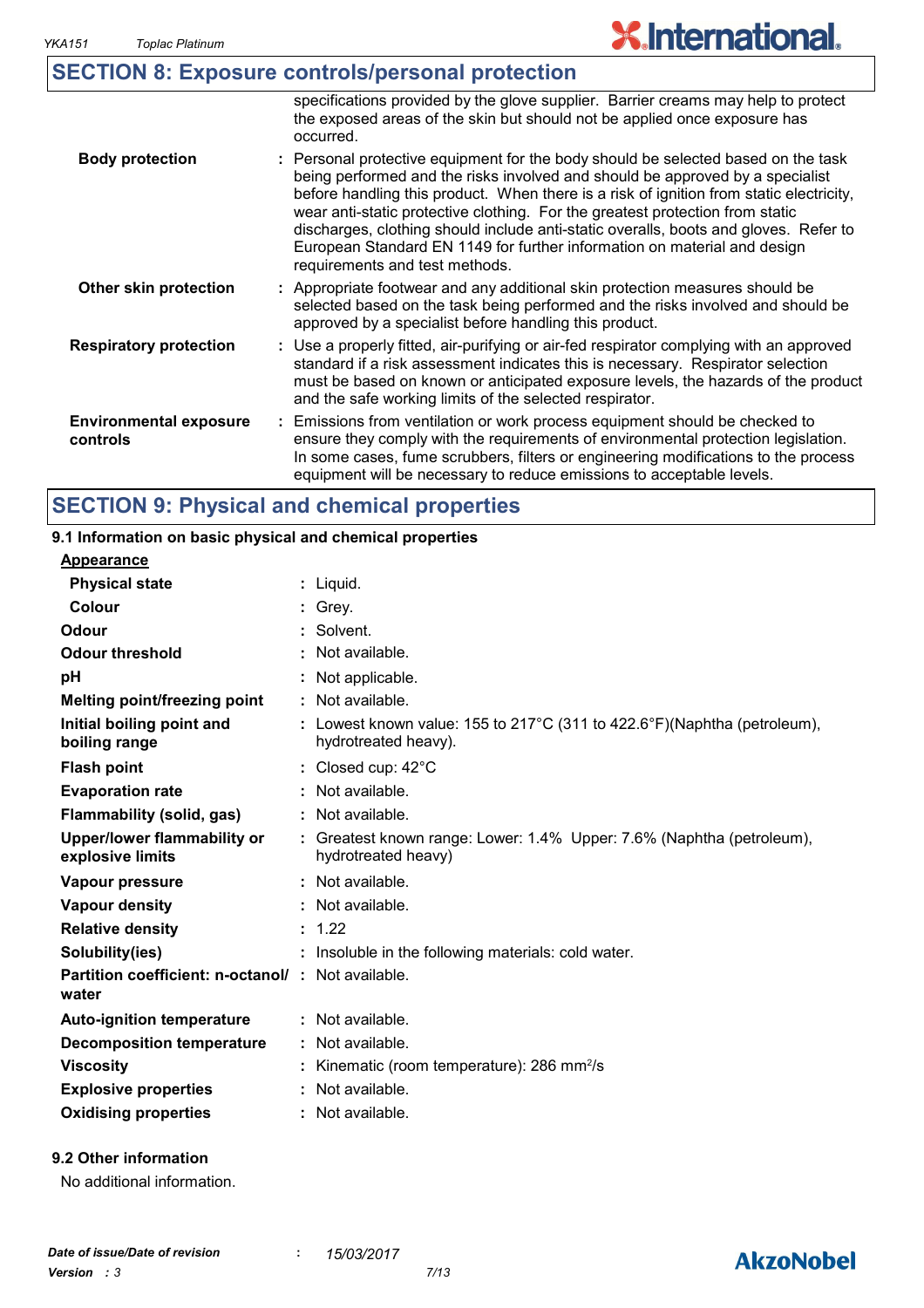### **SECTION 10: Stability and reactivity**

| 10.1 Reactivity                                 | : No specific test data related to reactivity available for this product or its ingredients.                                                                                 |
|-------------------------------------------------|------------------------------------------------------------------------------------------------------------------------------------------------------------------------------|
| <b>10.2 Chemical stability</b>                  | : The product is stable.                                                                                                                                                     |
| 10.3 Possibility of<br>hazardous reactions      | : Under normal conditions of storage and use, hazardous reactions will not occur.                                                                                            |
| 10.4 Conditions to avoid                        | : Avoid all possible sources of ignition (spark or flame). Do not pressurise, cut, weld,<br>braze, solder, drill, grind or expose containers to heat or sources of ignition. |
| 10.5 Incompatible materials                     | : Reactive or incompatible with the following materials:<br>oxidizing materials                                                                                              |
| <b>10.6 Hazardous</b><br>decomposition products | : Under normal conditions of storage and use, hazardous decomposition products<br>should not be produced.                                                                    |

### **SECTION 11: Toxicological information**

### **11.1 Information on toxicological effects**

#### **Acute toxicity**

| <b>Product/ingredient name</b>             | <b>Result</b> | <b>Species</b> | <b>Dose</b> | <b>Exposure</b> |
|--------------------------------------------|---------------|----------------|-------------|-----------------|
| Naphtha (petroleum),<br>hydrotreated heavy | LD50 Oral     | Rat            | 6000 mg/kg  | -               |
| 2-ethylhexanoic acid,<br>zirconium salt    | LD50 Dermal   | Rabbit         | $>5$ g/kg   |                 |
|                                            | LD50 Oral     | Rat            | $>5$ g/kg   |                 |
| 2-butanone oxime                           | LD50 Dermal   | Rat            | 1001 mg/kg  | -               |

**Conclusion/Summary :** Not available.

### **Irritation/Corrosion**

| Product/ingredient name                            | <b>Result</b>          | <b>Species</b> | <b>Score</b> | <b>Exposure</b>    | <b>Observation</b> |
|----------------------------------------------------|------------------------|----------------|--------------|--------------------|--------------------|
| 2-butanone oxime                                   | Eyes - Severe irritant | Rabbit         |              | 100<br>microliters |                    |
| <b>Conclusion/Summary</b>                          | $:$ Not available.     |                |              |                    |                    |
| <b>Sensitisation</b>                               |                        |                |              |                    |                    |
| <b>Conclusion/Summary</b>                          | : Not available.       |                |              |                    |                    |
| <b>Mutagenicity</b>                                |                        |                |              |                    |                    |
| <b>Conclusion/Summary</b>                          | : Not available.       |                |              |                    |                    |
| <b>Carcinogenicity</b>                             |                        |                |              |                    |                    |
| <b>Conclusion/Summary</b>                          | : Not available.       |                |              |                    |                    |
| <b>Reproductive toxicity</b>                       |                        |                |              |                    |                    |
| <b>Conclusion/Summary</b>                          | : Not available.       |                |              |                    |                    |
| <b>Teratogenicity</b>                              |                        |                |              |                    |                    |
| <b>Conclusion/Summary</b>                          | : Not available.       |                |              |                    |                    |
| Specific target organ toxicity (single exposure)   |                        |                |              |                    |                    |
| Not available.                                     |                        |                |              |                    |                    |
| Specific target organ toxicity (repeated exposure) |                        |                |              |                    |                    |
| Not available.                                     |                        |                |              |                    |                    |

### **Aspiration hazard**

| <b>Product/ingredient name</b>          | <b>Result</b>                  |
|-----------------------------------------|--------------------------------|
| Naphtha (petroleum), hydrotreated heavy | ASPIRATION HAZARD - Category 1 |

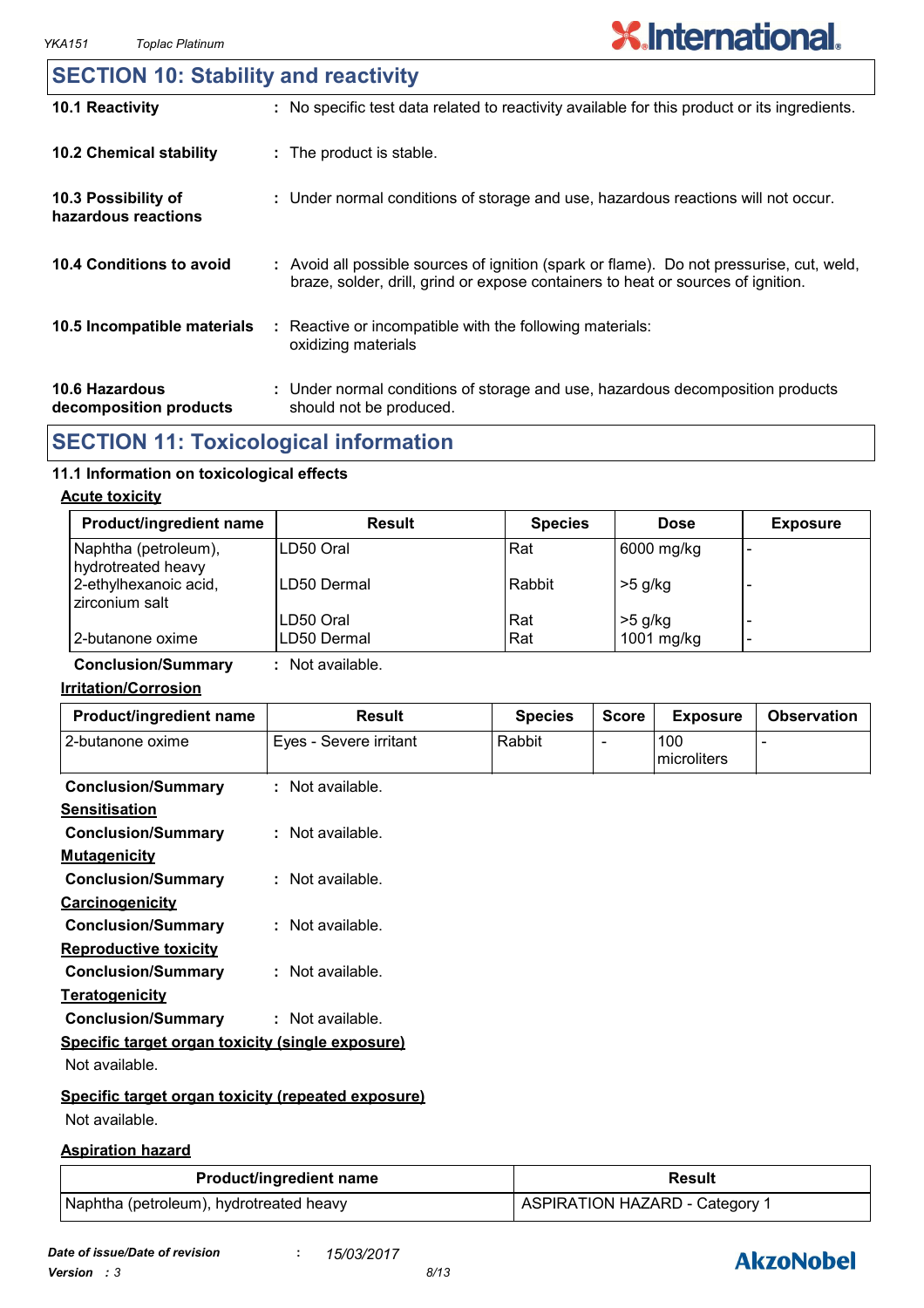## **SECTION 11: Toxicological information**

| Information on likely routes : Not available.<br>of exposure |                                                                                                                                          |
|--------------------------------------------------------------|------------------------------------------------------------------------------------------------------------------------------------------|
| <b>Potential acute health effects</b>                        |                                                                                                                                          |
| Eye contact                                                  | : No known significant effects or critical hazards.                                                                                      |
| <b>Inhalation</b>                                            | : No known significant effects or critical hazards.                                                                                      |
| <b>Skin contact</b>                                          | : Defatting to the skin. May cause skin dryness and irritation.                                                                          |
| Ingestion                                                    | : No known significant effects or critical hazards.                                                                                      |
|                                                              | Symptoms related to the physical, chemical and toxicological characteristics                                                             |
| Eye contact                                                  | : No specific data.                                                                                                                      |
| <b>Inhalation</b>                                            | Adverse symptoms may include the following:<br>headache<br>drowsiness/fatigue<br>dizziness/vertigo<br>muscle weakness<br>unconsciousness |
| <b>Skin contact</b>                                          | : Adverse symptoms may include the following:<br>irritation<br>dryness<br>cracking                                                       |
| Ingestion                                                    | : No specific data.                                                                                                                      |
|                                                              | Delayed and immediate effects as well as chronic effects from short and long-term exposure                                               |
| <b>Short term exposure</b>                                   |                                                                                                                                          |
| <b>Potential immediate</b><br>effects                        | : Not available.                                                                                                                         |
| <b>Potential delayed effects</b>                             | : Not available.                                                                                                                         |
| Long term exposure<br><b>Potential immediate</b><br>effects  | : Not available.                                                                                                                         |
| <b>Potential delayed effects</b>                             | $:$ Not available.                                                                                                                       |
| <b>Potential chronic health effects</b>                      |                                                                                                                                          |
| Not available.                                               |                                                                                                                                          |
| <b>Conclusion/Summary</b>                                    | : Not available.                                                                                                                         |
| <b>General</b>                                               | : Prolonged or repeated contact can defat the skin and lead to irritation, cracking and/<br>or dermatitis.                               |
| Carcinogenicity                                              | No known significant effects or critical hazards.                                                                                        |
| <b>Mutagenicity</b>                                          | No known significant effects or critical hazards.                                                                                        |
| <b>Teratogenicity</b>                                        | No known significant effects or critical hazards.                                                                                        |
| <b>Developmental effects</b>                                 | No known significant effects or critical hazards.                                                                                        |
| <b>Fertility effects</b>                                     | No known significant effects or critical hazards.                                                                                        |
|                                                              |                                                                                                                                          |

#### **Other information :**

: Not available.

### **SECTION 12: Ecological information**

### **12.1 Toxicity**

| Product/ingredient name   | Result                                          | <b>Species</b>             | <b>Exposure</b> |
|---------------------------|-------------------------------------------------|----------------------------|-----------------|
| I 2-butanone oxime        | Acute LC50 843000 to 914000 µg/l<br>Fresh water | Fish - Pimephales promelas | 96 hours        |
| <b>Conclusion/Summary</b> | Not available.                                  |                            |                 |



**X.International.**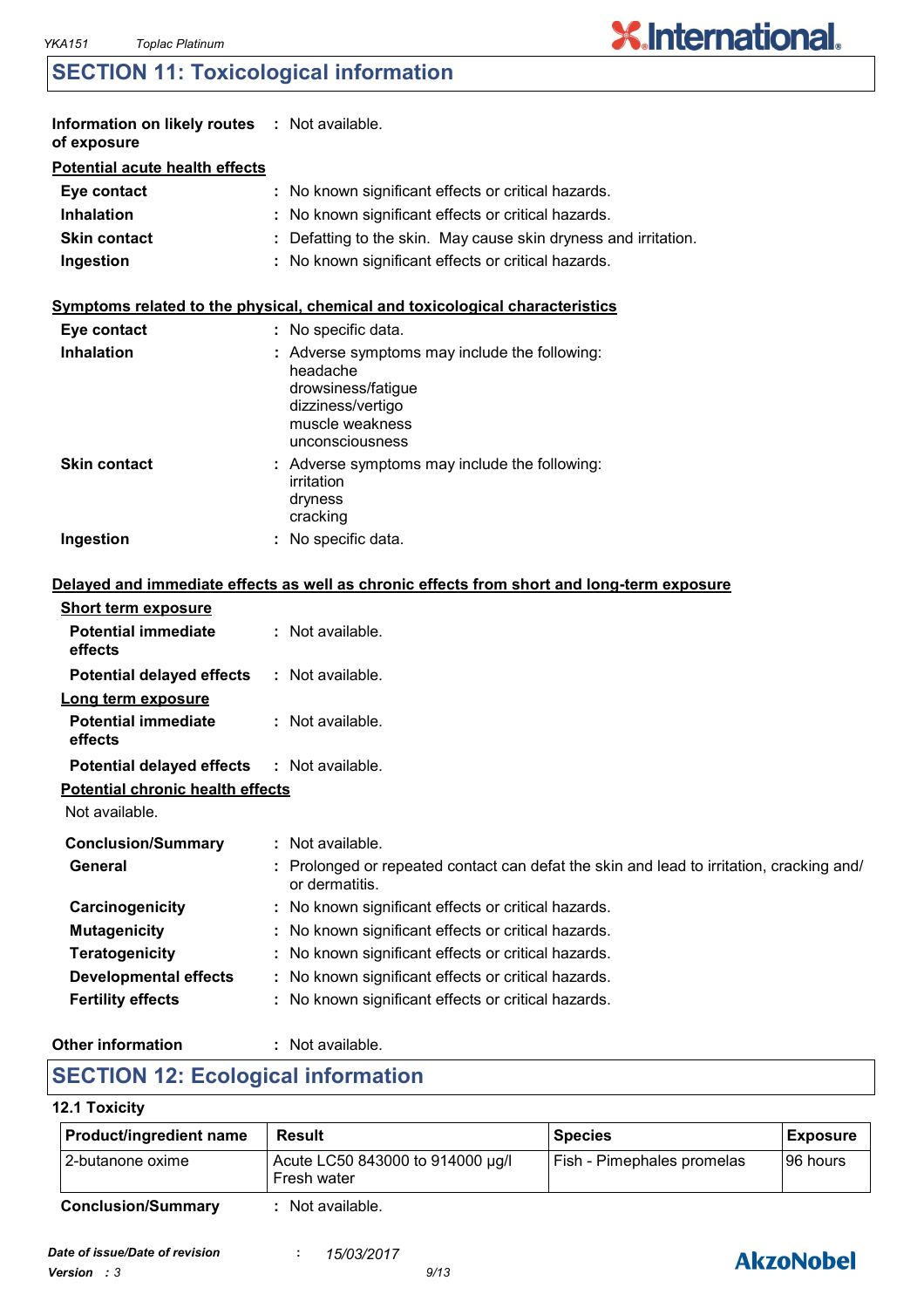### **SECTION 12: Ecological information**

### **12.2 Persistence and degradability**

**Conclusion/Summary :** Not available.

| <b>Product/ingredient name</b>             | $\mathsf{Loa}\mathsf{P}_\mathsf{ow}$ | <b>BCF</b>   | l Potential |
|--------------------------------------------|--------------------------------------|--------------|-------------|
| Naphtha (petroleum),<br>hydrotreated heavy |                                      | 10 to 2500   | high        |
| 2-ethylhexanoic acid,<br>zirconium salt    |                                      | 2.96         | l low       |
| 2-butanone oxime                           | 0.63                                 | 15.011872336 | llow        |

| 12.4 Mobility in soil                     |                  |
|-------------------------------------------|------------------|
| Soil/water partition<br>coefficient (Koc) | : Not available. |
| <b>Mobility</b>                           | : Not available. |

| 12.5 Results of PBT and vPvB assessment |                   |  |
|-----------------------------------------|-------------------|--|
| <b>PBT</b>                              | : Not applicable. |  |
| <b>vPvB</b>                             | : Not applicable. |  |

#### **12.6 Other adverse effects** : No known significant effects or critical hazards.

### **SECTION 13: Disposal considerations**

The information in this section contains generic advice and guidance. The list of Identified Uses in Section 1 should be consulted for any available use-specific information provided in the Exposure Scenario(s).

#### **13.1 Waste treatment methods**

#### **Product**

| <b>Methods of disposal</b> | : The generation of waste should be avoided or minimised wherever possible.<br>Disposal of this product, solutions and any by-products should at all times comply<br>with the requirements of environmental protection and waste disposal legislation<br>and any regional local authority requirements.<br>Dispose of surplus and non-recyclable products via a licensed waste disposal<br>contractor. Waste should not be disposed of untreated to the sewer unless fully<br>compliant with the requirements of all authorities with jurisdiction. |
|----------------------------|-----------------------------------------------------------------------------------------------------------------------------------------------------------------------------------------------------------------------------------------------------------------------------------------------------------------------------------------------------------------------------------------------------------------------------------------------------------------------------------------------------------------------------------------------------|
| <b>Hazardous waste</b>     | : The classification of the product may meet the criteria for a hazardous waste.                                                                                                                                                                                                                                                                                                                                                                                                                                                                    |

#### **European waste catalogue (EWC)**

| Code number                | <b>Waste designation</b>                                                                                                                                                                                                                                                                                                                                                                                                                                                                                                                                      |  |  |  |
|----------------------------|---------------------------------------------------------------------------------------------------------------------------------------------------------------------------------------------------------------------------------------------------------------------------------------------------------------------------------------------------------------------------------------------------------------------------------------------------------------------------------------------------------------------------------------------------------------|--|--|--|
| EWC 08 01 11*              | waste paint and varnish containing organic solvents or other hazardous substances                                                                                                                                                                                                                                                                                                                                                                                                                                                                             |  |  |  |
| Packaging                  |                                                                                                                                                                                                                                                                                                                                                                                                                                                                                                                                                               |  |  |  |
| <b>Methods of disposal</b> | ٠                                                                                                                                                                                                                                                                                                                                                                                                                                                                                                                                                             |  |  |  |
| <b>Special precautions</b> | : This material and its container must be disposed of in a safe way. Care should be<br>taken when handling emptied containers that have not been cleaned or rinsed out.<br>Empty containers or liners may retain some product residues. Vapour from product<br>residues may create a highly flammable or explosive atmosphere inside the<br>container. Do not cut, weld or grind used containers unless they have been cleaned<br>thoroughly internally. Avoid dispersal of spilt material and runoff and contact with<br>soil, waterways, drains and sewers. |  |  |  |

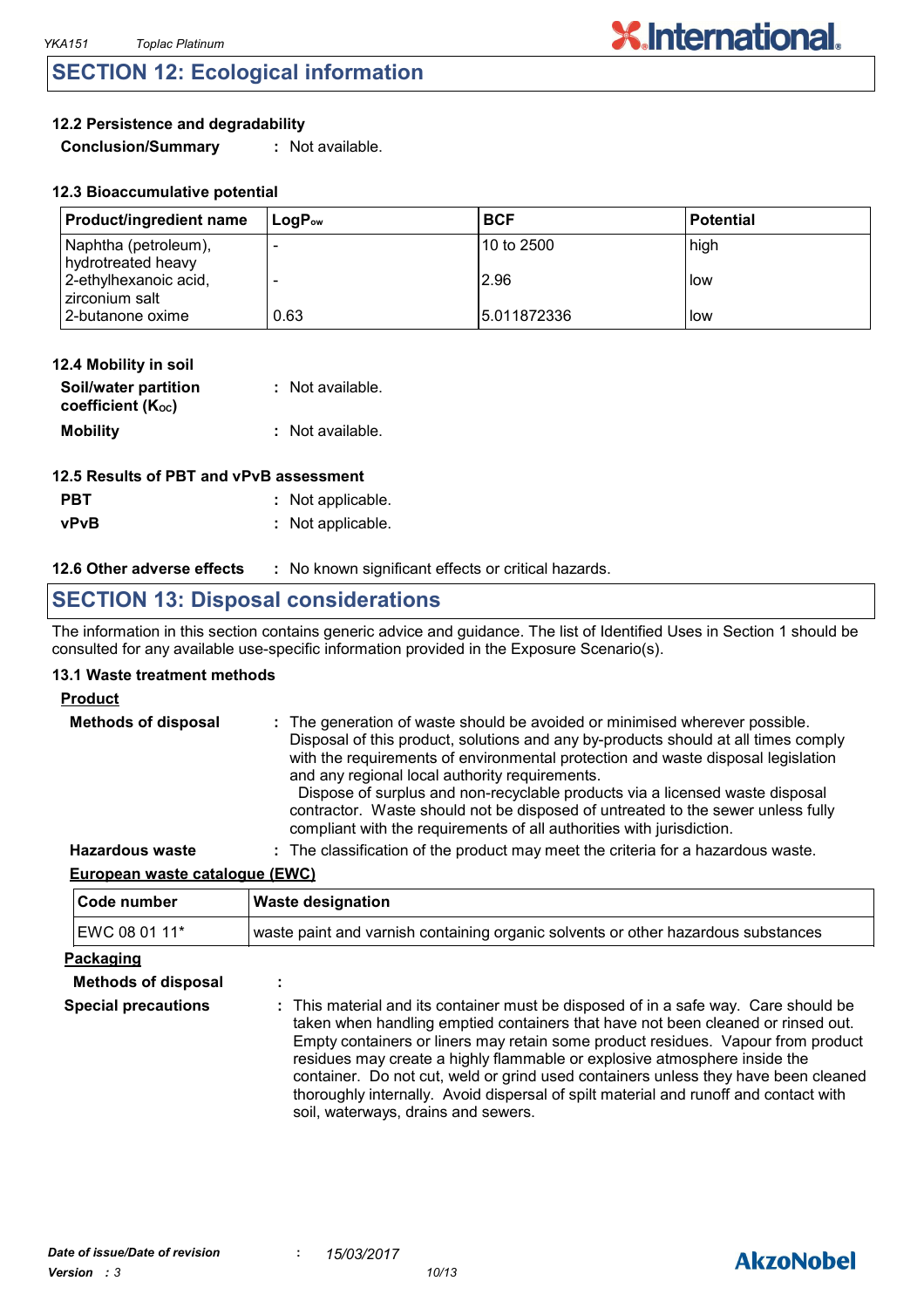# **X.International.**

### **SECTION 14: Transport information**

|                                    | <b>ADR/RID</b>                                                      | <b>IMDG</b>   | <b>IATA</b>    |
|------------------------------------|---------------------------------------------------------------------|---------------|----------------|
| 14.1 UN number                     | <b>UN1263</b>                                                       | <b>UN1263</b> | <b>UN1263</b>  |
| 14.2 UN proper<br>shipping name    | <b>PAINT</b>                                                        | <b>PAINT</b>  | <b>PAINT</b>   |
| 14.3 Transport<br>hazard class(es) | 3                                                                   | 3             | 3              |
| 14.4 Packing<br>group              | $\mathbf{III}$                                                      | III           | $\mathbf{III}$ |
| 14.5<br>Environmental<br>hazards   | No.                                                                 | No.           | No.            |
| <b>Additional</b><br>information   | <b>Special provisions</b><br>640 (E)<br><b>Tunnel code</b><br>(D/E) |               |                |

**IMDG Code Segregation group :** Not applicable.

**14.6 Special precautions for user Transport within user's premises:** always transport in closed containers that are **:** upright and secure. Ensure that persons transporting the product know what to do in the event of an accident or spillage.

| 14.7 Transport in bulk         | : Not available. |  |
|--------------------------------|------------------|--|
| according to Annex II of       |                  |  |
| <b>Marpol and the IBC Code</b> |                  |  |

**SECTION 15: Regulatory information**

**15.1 Safety, health and environmental regulations/legislation specific for the substance or mixture EU Regulation (EC) No. 1907/2006 (REACH)**

### **Annex XIV - List of substances subject to authorisation**

#### **Annex XIV**

**Substances of very high concern**

None of the components are listed.

**Annex XVII - Restrictions : Not applicable. on the manufacture, placing on the market and use of certain dangerous substances, mixtures and articles**

#### **Other EU regulations**

**Europe inventory :** Not determined.

### **Special packaging requirements**

**Containers to be fitted with child-resistant fastenings :** Not applicable.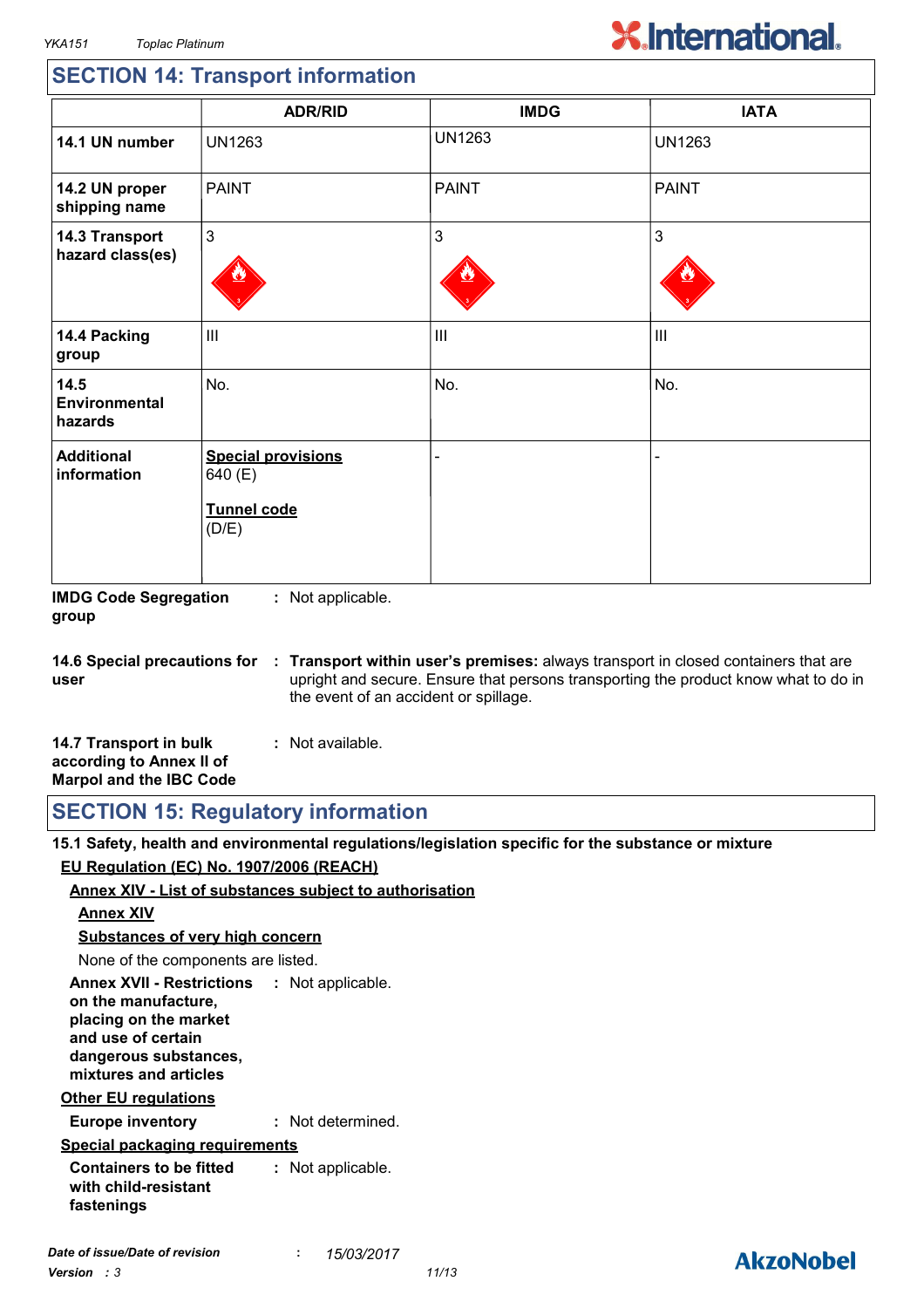

### **SECTION 15: Regulatory information**

**Tactile warning of danger :** Not applicable.

| <b>Product/ingredient name</b>          | <b>Carcinogenic</b><br>effects | Mutagenic effects | Developmental<br>l effects                                 | <b>Fertility effects</b> |
|-----------------------------------------|--------------------------------|-------------------|------------------------------------------------------------|--------------------------|
| 2-ethylhexanoic acid,<br>zirconium salt |                                |                   | Repr. 2, H361d<br>(Unborn child) (oral) (Fertility) (oral) | <b>Repr. 2, H361f</b>    |
| 2-butanone oxime                        | Carc. 2, H351                  |                   |                                                            |                          |

#### **Ozone depleting substances (1005/2009/EU)**

Not listed.

#### **Prior Informed Consent (PIC) (649/2012/EU)**

Not listed.

### **National regulations**

**References :** Conforms to Regulation (EC) No. 1907/2006 (REACH), Annex II and Regulation (EC) No. 1272/2008 (CLP)

**15.2 Chemical safety :** No Chemical Safety Assessment has been carried out.

**assessment**

### **SECTION 16: Other information**

 $\nabla$  Indicates information that has changed from previously issued version.

| <b>Abbreviations and</b> | $:$ ATE = Acute Toxicity Estimate                                             |
|--------------------------|-------------------------------------------------------------------------------|
| acronyms                 | CLP = Classification, Labelling and Packaging Regulation [Regulation (EC) No. |
|                          | 1272/2008]                                                                    |
|                          | DMEL = Derived Minimal Effect Level                                           |
|                          | DNEL = Derived No Effect Level                                                |
|                          | EUH statement = CLP-specific Hazard statement                                 |
|                          | PBT = Persistent, Bioaccumulative and Toxic                                   |
|                          | PNEC = Predicted No Effect Concentration                                      |
|                          | <b>RRN = REACH Registration Number</b>                                        |
|                          | vPvB = Very Persistent and Very Bioaccumulative                               |

#### **Procedure used to derive the classification according to Regulation (EC) No. 1272/2008 [CLP/GHS]**

| <b>Classification</b><br>Flam. Liq. 3, H226               |                                                                                                                                                                                                        | <b>Justification</b><br>On basis of test data                                                                                                                                                                                                                                                                                                                                           |  |
|-----------------------------------------------------------|--------------------------------------------------------------------------------------------------------------------------------------------------------------------------------------------------------|-----------------------------------------------------------------------------------------------------------------------------------------------------------------------------------------------------------------------------------------------------------------------------------------------------------------------------------------------------------------------------------------|--|
|                                                           |                                                                                                                                                                                                        |                                                                                                                                                                                                                                                                                                                                                                                         |  |
| <b>Full text of classifications</b><br>[CLP/GHS]          | Acute Tox. 4, H312<br>Asp. Tox. 1, H304<br>Carc. 2, H351<br><b>EUH066</b><br>Eye Dam. 1, H318<br>Flam. Liq. 3, H226<br>Repr. 2, H361fd<br>(Fertility and Unborn<br>child) (oral)<br>Skin Sens. 1, H317 | <b>ACUTE TOXICITY (dermal) - Category 4</b><br><b>ASPIRATION HAZARD - Category 1</b><br><b>CARCINOGENICITY - Category 2</b><br>Repeated exposure may cause skin dryness or cracking.<br>SERIOUS EYE DAMAGE/ EYE IRRITATION - Category<br>FLAMMABLE LIQUIDS - Category 3<br>TOXIC TO REPRODUCTION (Fertility and Unborn child)<br>(oral) - Category 2<br>SKIN SENSITIZATION - Category 1 |  |
| Date of printing<br>Date of issue/ Date of                | : 15/03/2017<br>: 15/03/2017                                                                                                                                                                           |                                                                                                                                                                                                                                                                                                                                                                                         |  |
| revision<br>Date of issue/Date of revision<br>Version : 3 | 15/03/2017<br>12/13                                                                                                                                                                                    | <b>AkzoNobel</b>                                                                                                                                                                                                                                                                                                                                                                        |  |